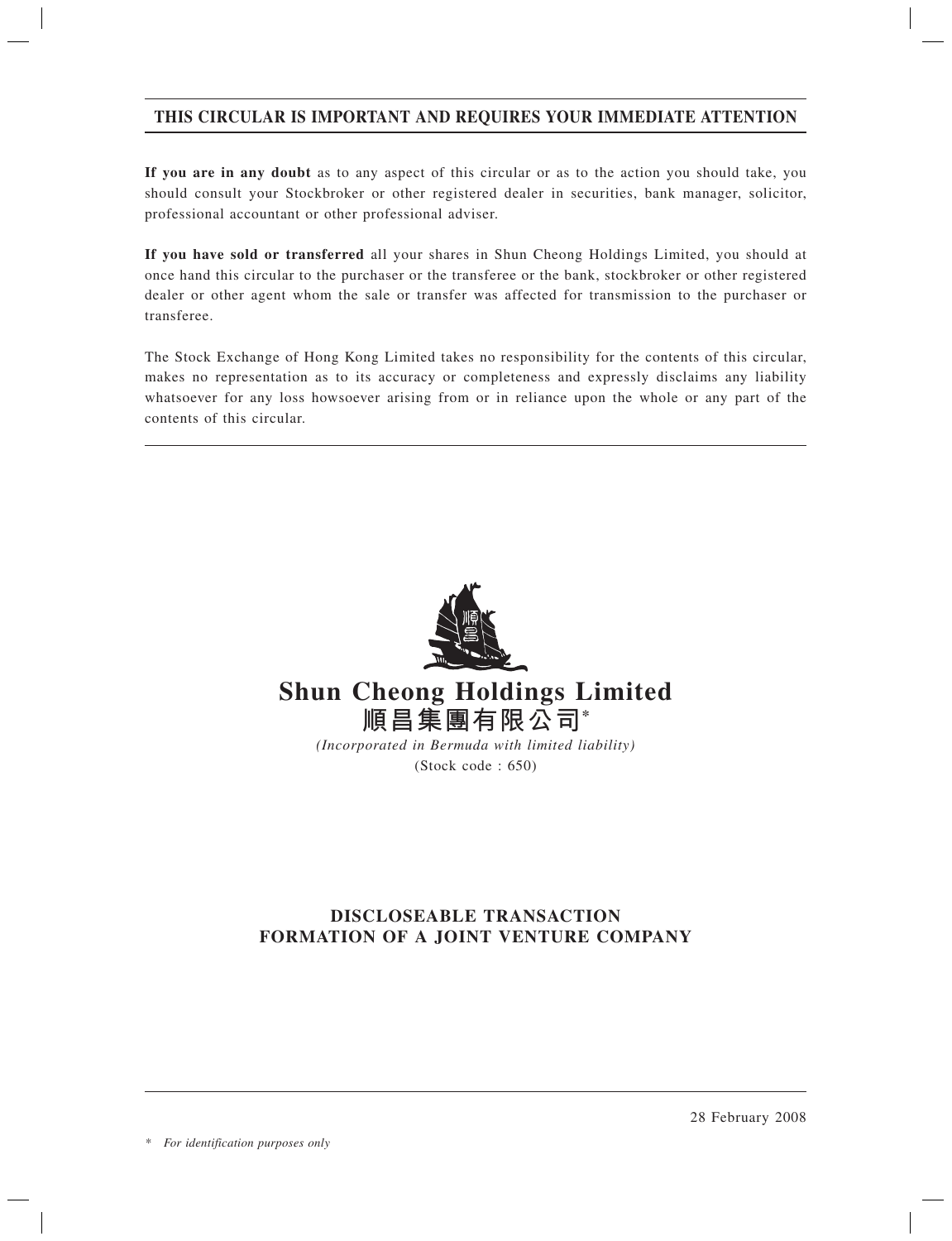# **CONTENTS**

## *Page*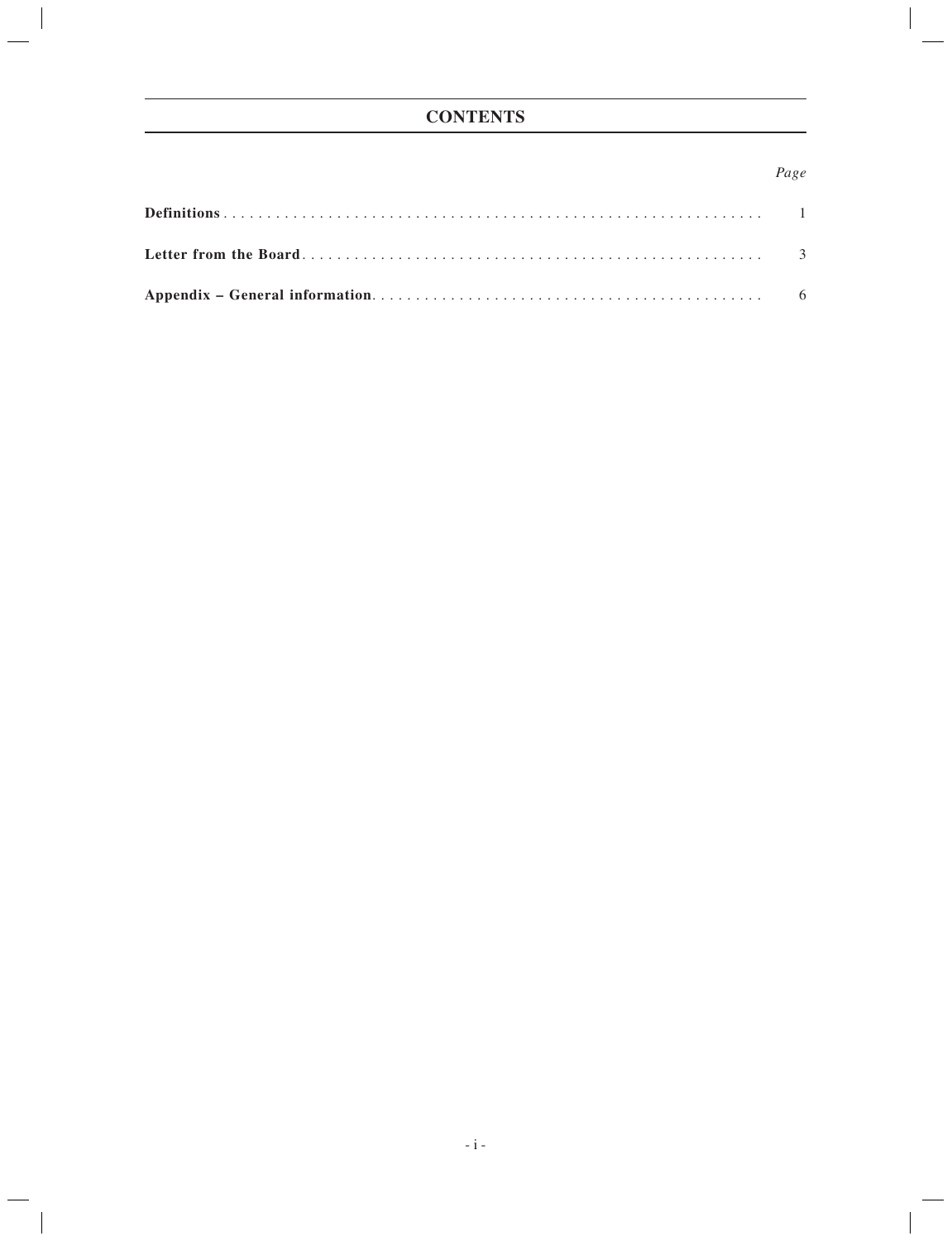# **DEFINITIONS**

*In this circular, unless the context otherwise requires, the following terms shall have the following meanings:*

| "Announcement"            | the announcement made by the Company on 18 February 2008<br>in relation to the JV Agreement                                                          |  |
|---------------------------|------------------------------------------------------------------------------------------------------------------------------------------------------|--|
| "Board"                   | the board of Directors                                                                                                                               |  |
| "Company"                 | Shun Cheong Holdings Limited, a company incorporated in<br>Bermuda with limited liability of which shares are listed on the<br><b>Stock Exchange</b> |  |
| " $Directory$ "           | director(s) of the Company                                                                                                                           |  |
| "Group"                   | the Company and its subsidiaries                                                                                                                     |  |
| "Hong Kong"               | Hong Kong Special Administrative Region of the People's<br>Republic of China                                                                         |  |
| "JV Agreement"            | the joint venture agreement dated 15 February 2008 entered into<br>between the Company and Yizhou in relation to the formation<br>of the JV Company  |  |
| "JV Company"              | Upsky Resources Trading Limited, a limited liability joint venture<br>company to be formed under the laws of PRC pursuant to the<br>JV Agreement     |  |
| "Latest Practicable Date" | 26 February 2007, being the latest practicable date prior to<br>the issue of this circular for ascertaining certain information<br>contained herein  |  |
| "Listing Rules"           | The Rules Governing the Listing of Securities on the Stock<br>Exchange                                                                               |  |
| "PRC"                     | the People's Republic of China                                                                                                                       |  |
| "Shareholder(s)"          | holder(s) of the Shares                                                                                                                              |  |
| "Shares"                  | ordinary shares of HK\$0.01 each in the capital of the<br>Company                                                                                    |  |
| "Stock Exchange"          | The Stock Exchange of Hong Kong Limited                                                                                                              |  |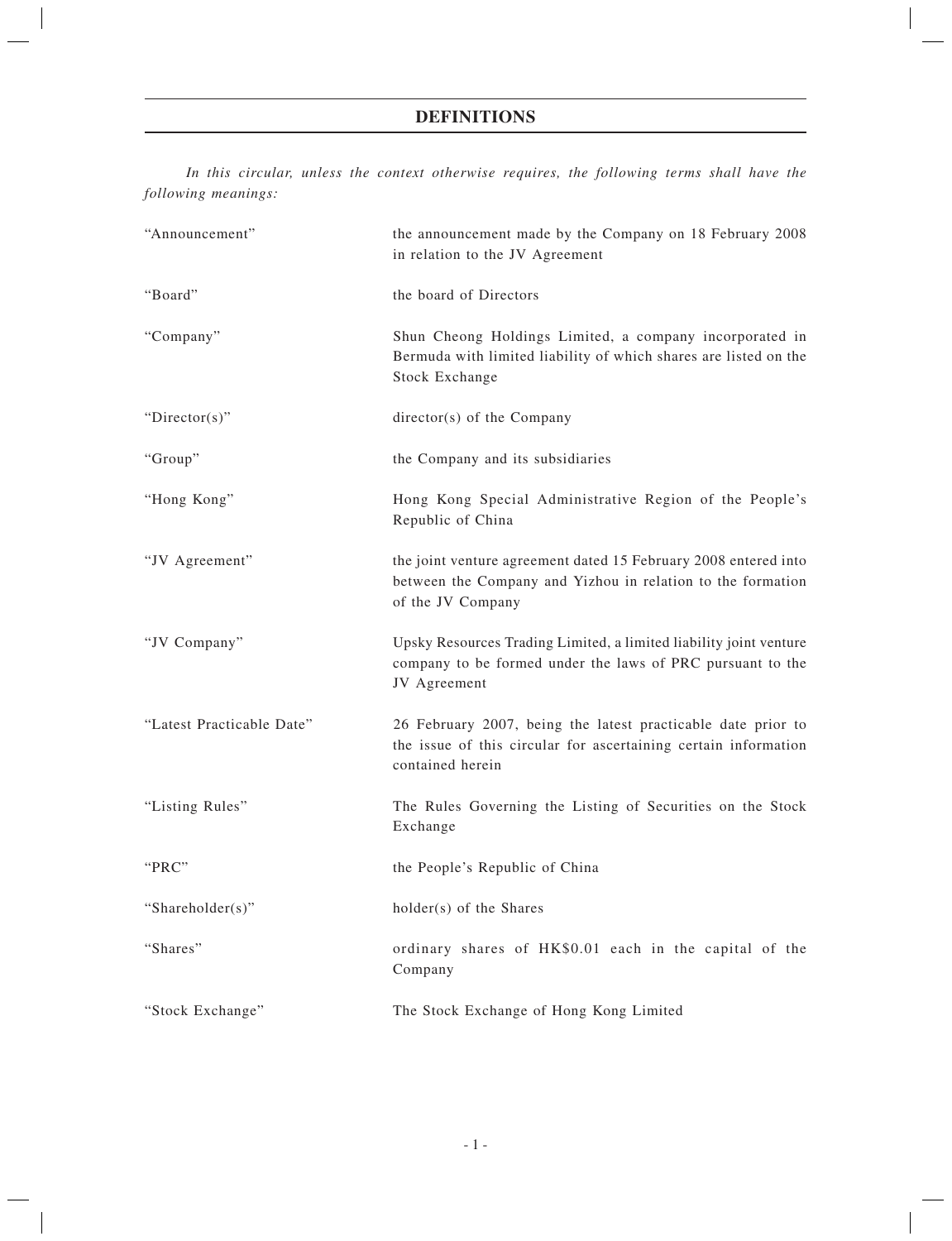# **DEFINITIONS**

| "Yizhou"       | 中國廣西怡洲經濟貿易有限公司 (China Guangxi Yizhou<br>Economic Trading Company Limited), a company incorporated<br>in the PRC |
|----------------|-----------------------------------------------------------------------------------------------------------------|
| "HK\$"         | Hong Kong dollars, the lawful currency of Hong Kong                                                             |
| "US\$"         | United States dollars, the lawful currency of the United States<br>of America                                   |
| $\lq\lq q_0$ " | per cent                                                                                                        |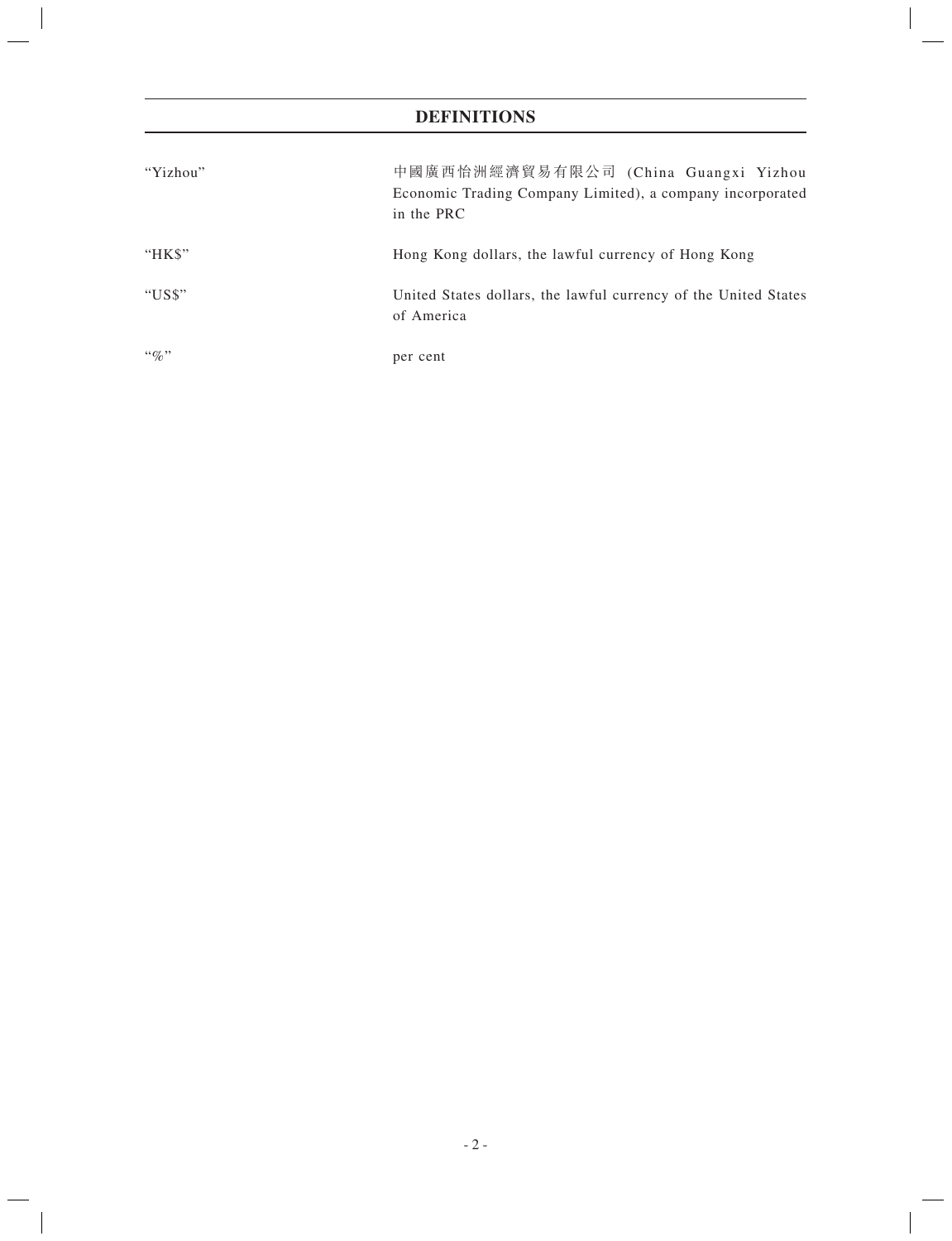# **LETTER FROM THE BOARD**



# **Shun Cheong Holdings Limited 順昌集團有限公司\***

*(Incorporated in Bermuda with limited liability)* (Stock code : 650)

*Executive Directors: Registered Office:* Ms. Cao Jing *(Executive Chairman)* Canon's Court Mr. Mo Tianquan 22 Victoria Street

Independent non-executive Directors: Bermuda Professor Ye Jianping Mr. Zhang Shaohua *Head office and principal* Mr. Derek Palaschuk *place of business:*

Hamilton HM 12

 Suite 2302, Wing On Centre 111 Connaught Road Central Hong Kong

28 February 2008

*To the Shareholders,*

Dear Sir or Madam,

# **DISCLOSEABLE TRANSACTION FORMATION OF A JOINT VENTURE COMPANY**

### **INTRODUCTION**

As disclosed in the Announcement, on 15 February 2008 **(**after the trading hours of the Stock Exchange) the Company entered into the JV Agreement with Yizhou in relation to the formation of a limited liability joint venture company in Guangxi Province, PRC to engage in import and export, processing and sales of mineral products and investment in mining (excluding mine exploration).

The purpose of this circular is to provide you with information in relation to the abovementioned transaction.

*\* For identification purposes only*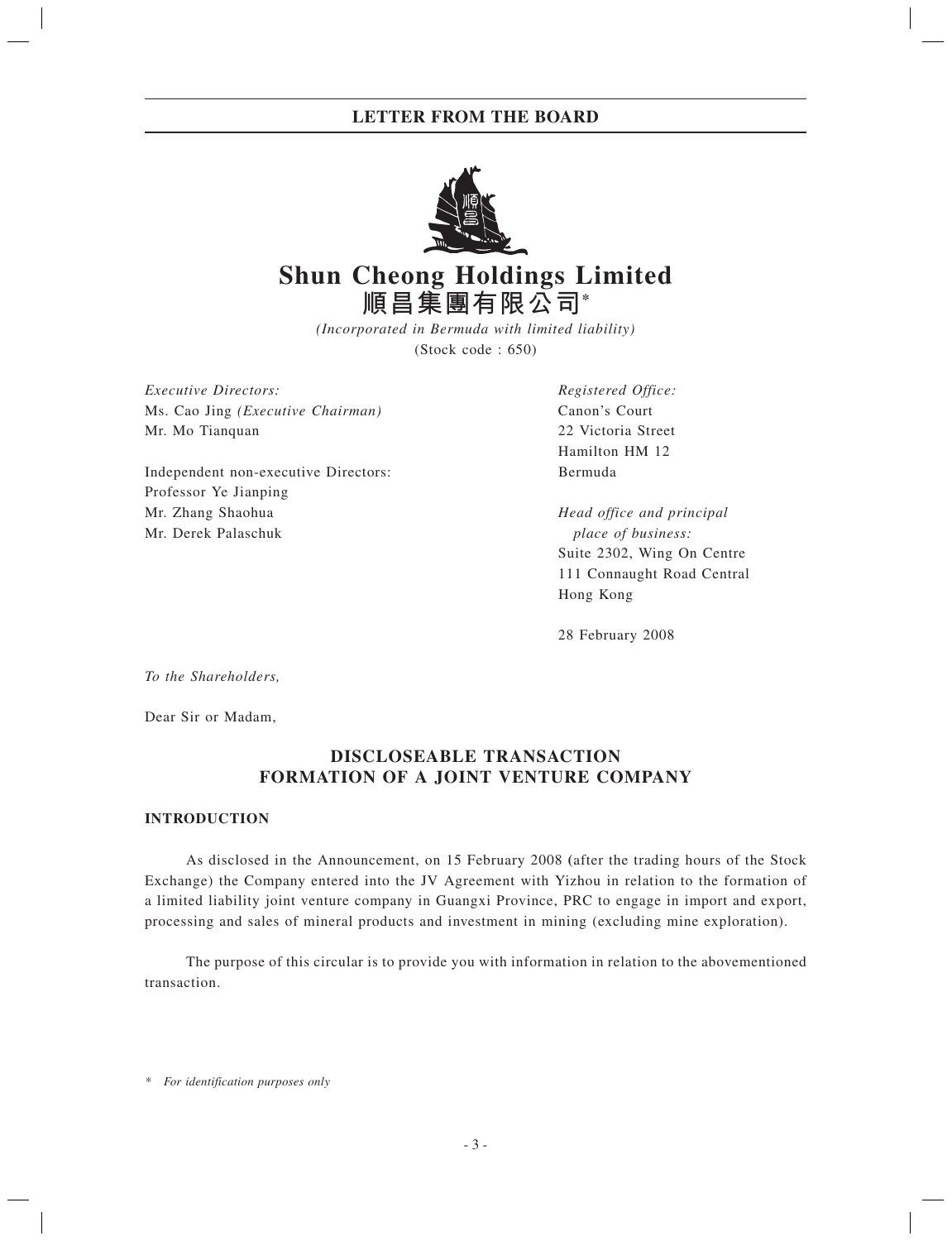# **LETTER FROM THE BOARD**

#### **THE JV AGREEMENT**

| Date:                                | 15 February 2008 (after the trading hours of the Stock<br>Exchange)                                                                                                                                                                                                                                                                                                                                                                                                                                                                                                                                                             |
|--------------------------------------|---------------------------------------------------------------------------------------------------------------------------------------------------------------------------------------------------------------------------------------------------------------------------------------------------------------------------------------------------------------------------------------------------------------------------------------------------------------------------------------------------------------------------------------------------------------------------------------------------------------------------------|
| Parties :                            | (a) The Company and<br>(b) Yizhou                                                                                                                                                                                                                                                                                                                                                                                                                                                                                                                                                                                               |
| Registered capital :                 | The registered capital of the JV Company will be US\$3 million<br>which was determined on an arm's length basis between the<br>Company and Yizhou                                                                                                                                                                                                                                                                                                                                                                                                                                                                               |
| Capital contribution :               | Pursuant to the JV Agreement, the registered capital of the JV<br>Company will be contributed as to US\$1.8 million (equivalent<br>to approximately HK\$14.04 million) by the Company by way<br>of cash and as to US\$1.2 million (equivalent to approximately<br>HK\$9.36 million) by Yizhou by way of cash. As a result the JV<br>Company will be owned as to $60\%$ by the Company and $40\%$<br>by Yizhou.                                                                                                                                                                                                                  |
|                                      | The Company intends to finance its portion of capital contribution<br>to the JV Company from internal resources. Apart from the<br>capital commitments as set out above, there is no further capital<br>commitments required to be made by the Company pursuant<br>to the JV Agreement. The registered capital will be paid in<br>accordance with the requirement of relevant rules and regulations<br>of establishing a corporation in PRC. If there is any further capital<br>commitment made to the JV Company in the future, appropriate<br>disclosure will be made by the Company in accordance with the<br>Listing Rules. |
| Scope of business :                  | The scope of business of the JV Company shall be import and<br>export, processing and sales of minerals and investment in mining<br>(excluding mine exploration)                                                                                                                                                                                                                                                                                                                                                                                                                                                                |
| Operative terms :                    | Unlimited or the maximum terms approved by the relevant<br>government authorities and applicable rules and regulations                                                                                                                                                                                                                                                                                                                                                                                                                                                                                                          |
| Profit distribution :                | 50% of the distributable annual net profit of the JV Company will<br>be made to the equity holders of the JV Company in accordance<br>with their respective equity interests therein                                                                                                                                                                                                                                                                                                                                                                                                                                            |
| Board composition and<br>management: | The board of directors of the JV Company will consist of three<br>directors, of which two will be appointed by the Company and<br>one will be appointed by Yizhou. The chairman and general<br>manager of the JV Company will be appointed by the Company<br>and Yizhou respectively.                                                                                                                                                                                                                                                                                                                                           |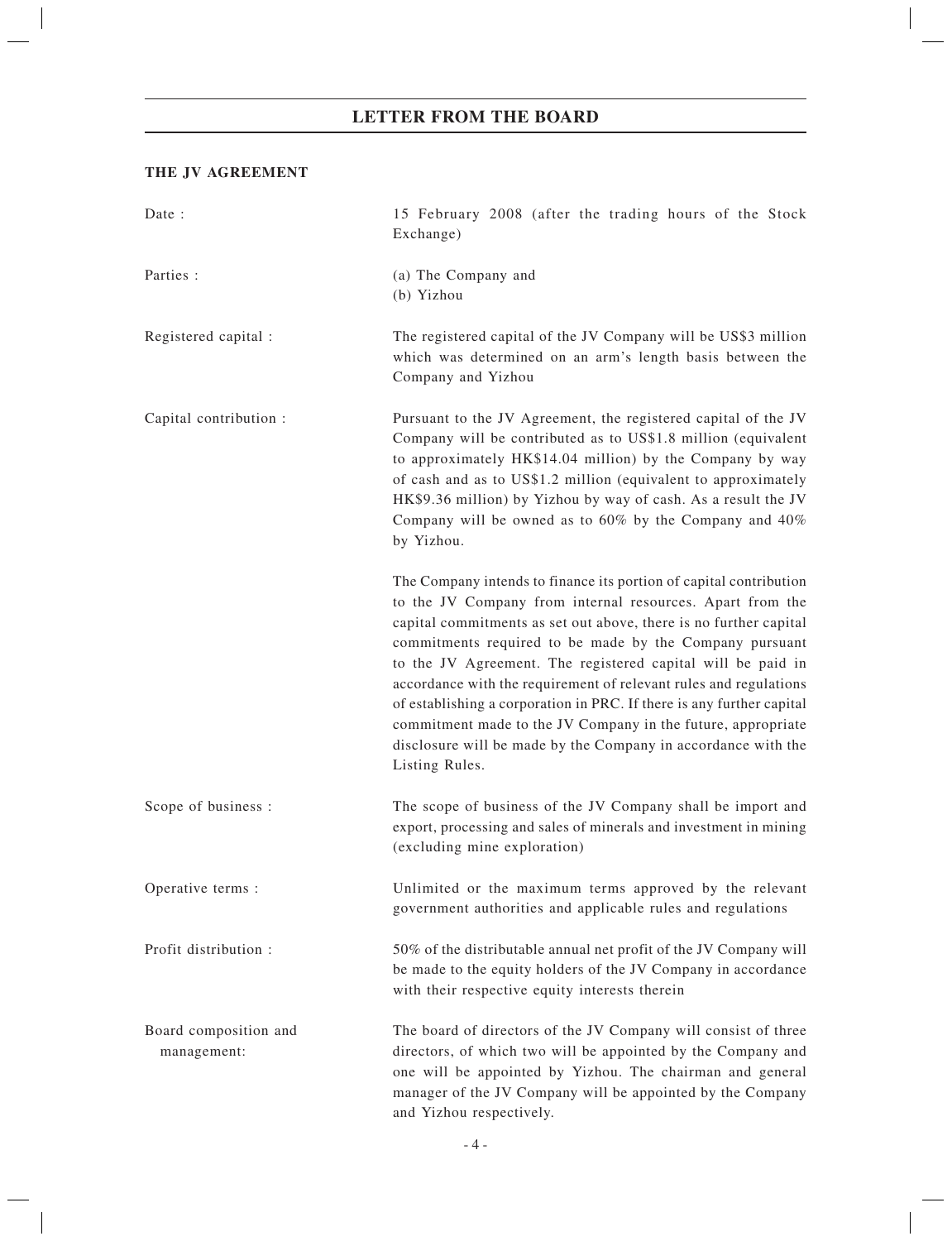## **LETTER FROM THE BOARD**

Upon establishment of the JV Company, the Company will hold 60% equity interest in the JV Company. The financial results of the JV Company will be consolidated into the Group.

#### **INFORMATION ON YIZHOU**

Yizhou is a company incorporated in Nanning City, Guangxi Province, the PRC. It is principally engaged in import and export and processing of metals and minerals.

To the best knowledge of the Directors and having made all reasonable enquiries, Yizhou and its ultimate shareholders are third parties independent of the Company and its connected persons as defined under the Listing Rules.

### **REASONS FOR THE FORMATION OF JV COMPANY**

The Group is principally engaged in the building services maintenance business and project management. It has always been the Company's strategy to seek suitable investment opportunities to broaden the Group's source of income.

The PRC is one of the leading mineral trading markets. According to the China Statistical Yearbook, total sales of metal materials in the PRC increased from approximately RMB451 billion in 2003 to approximately RMB1,211 billion in 2005, representing a compound annual growth rate of approximately 64%.

The Directors are of the view that the entering into of the JV Agreement provides an excellent opportunity for the Group to diversify into the promising mineral sector and will benefit the Company in the future. The Directors consider that the terms of the JV Agreement are fair and reasonable and in the interests of the Company and the Shareholders as a whole.

### **FINANCIAL EFFECT OF THE FORMATION OF THE JV COMPANY**

It is expected that the formation of the JV Company would not have any immediate effect on the earnings, assets and liabilities of the Group.

#### **ADDITIONAL INFORMATION**

Your attention is also drawn to the additional information set out in the appendix to this circular.

> By order of the Board **Shun Cheong Holdings Limited Cao Jing** *Executive Chairman*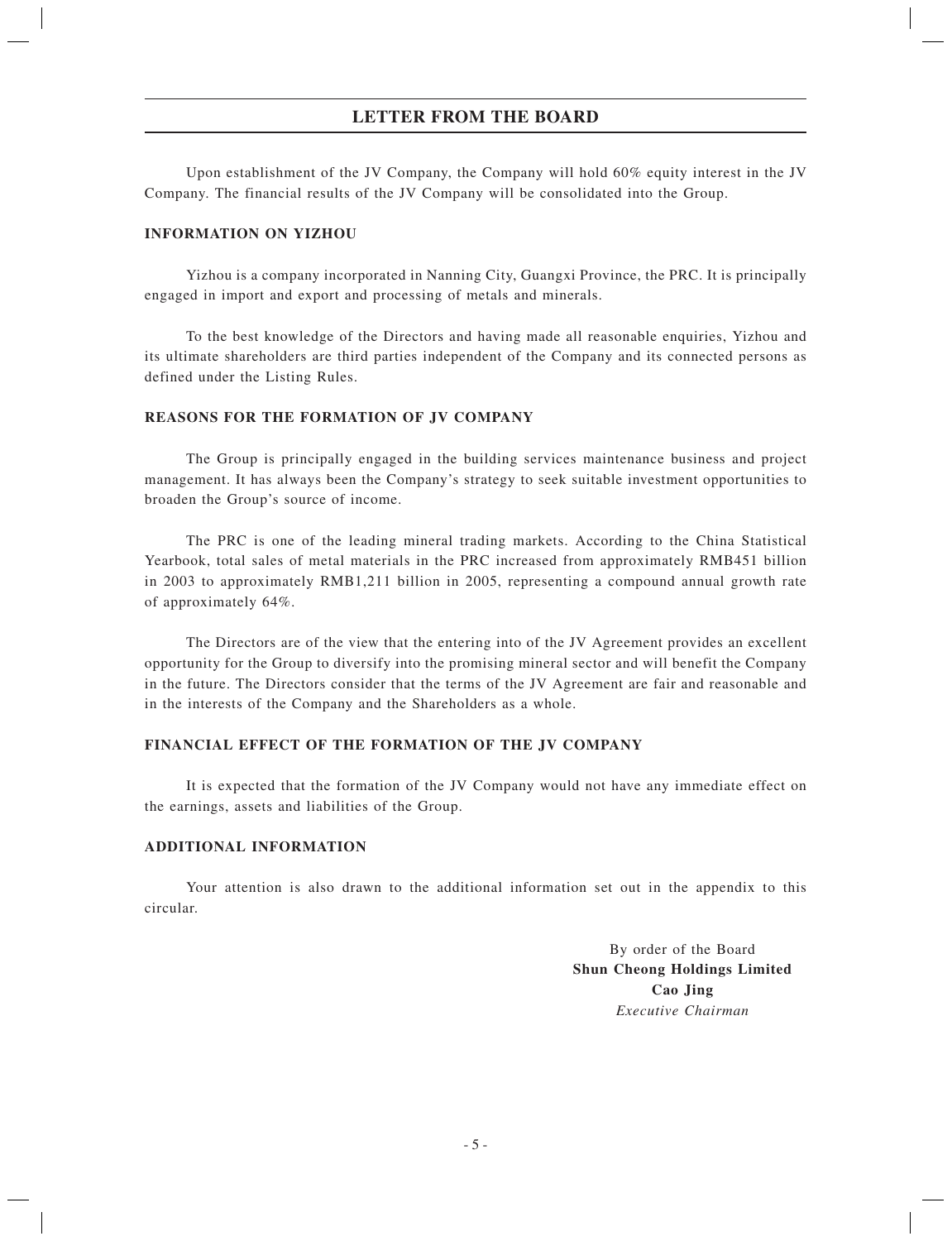#### **RESPONSIBILITY STATEMENT**

This circular includes particulars given in compliance with the Listing Rules for the purpose of giving information with regard to the Group. The Directors jointly and individually accept full responsibility for the accuracy of the information contained in this circular and confirm, having made all reasonable enquiries, that to the best of their knowledge and belief, opinions expressed in this circular have been arrived at after due and careful consideration and there are no other facts the omission of which would make any statement in this circular misleading.

#### **DISCLOSURE OF INTERESTS BY DIRECTORS**

Save as disclosed below, as at the Latest Practicable Date, none of the Directors and chief executive of the Company has any interests and short position in the Shares, underlying shares and debentures of the Company or any of its associated corporations (within the meaning of Part XV of the SFO) which were required to be notified to the Company and the Stock Exchange pursuant to Divisions 7 and 8 of Part XV of the SFO (including interests and short positions which they are taken or deemed to have under such provisions of SFO); or were required, pursuant to Section 352 of the SFO, to be entered in the register referred to therein; or were required, pursuant to the Model Code for Securities Transactions by Directors of Listed Companies of the Listing Rules and none of the Directors is a director or employee of a company which had an interest or short position in the Shares and underlying Shares which would fall to be disclosed to the Company under the provisions of Divisions 2 and 3 of Part XV of the SFO:

Long positions in ordinary shares of the Company:

|                 |                  | Number of ordinary | Percentage of the |
|-----------------|------------------|--------------------|-------------------|
| Name of         | Nature of        | shares directly    | Company's issued  |
| <b>Director</b> | <i>interests</i> | beneficially owned | share capital     |
| Mo Tianquan     | Corporate        | 70,178,249(Note 1) | 50.51             |
| Cao Jing        | Family           | 70,178,249(Note 2) | 50.51             |

*Note 1:* These shares are held by Upsky Enterprises Limited, a company in which Mr. Mo Tianquan is a director and a sole shareholder.

*Note 2:* Ms. Cao Jing is interested in the shares held by Upsky Enterprises Limited by virtue of her marital relationship with Mr. Mo Tianquan.

#### **DISCLOSURE OF INTERESTS BY SUBSTANTIAL SHAREHOLDERS**

Save as disclosed below, as at the Latest Practicable Date and so far as was known to the Directors and chief executive of the Company, there were no other persons who has an interest or short position in the Shares and underlying shares of the Company which would fall to be disclosed to the Company under the provisions of Divisions 2 and 3 of Part XV of the SFO: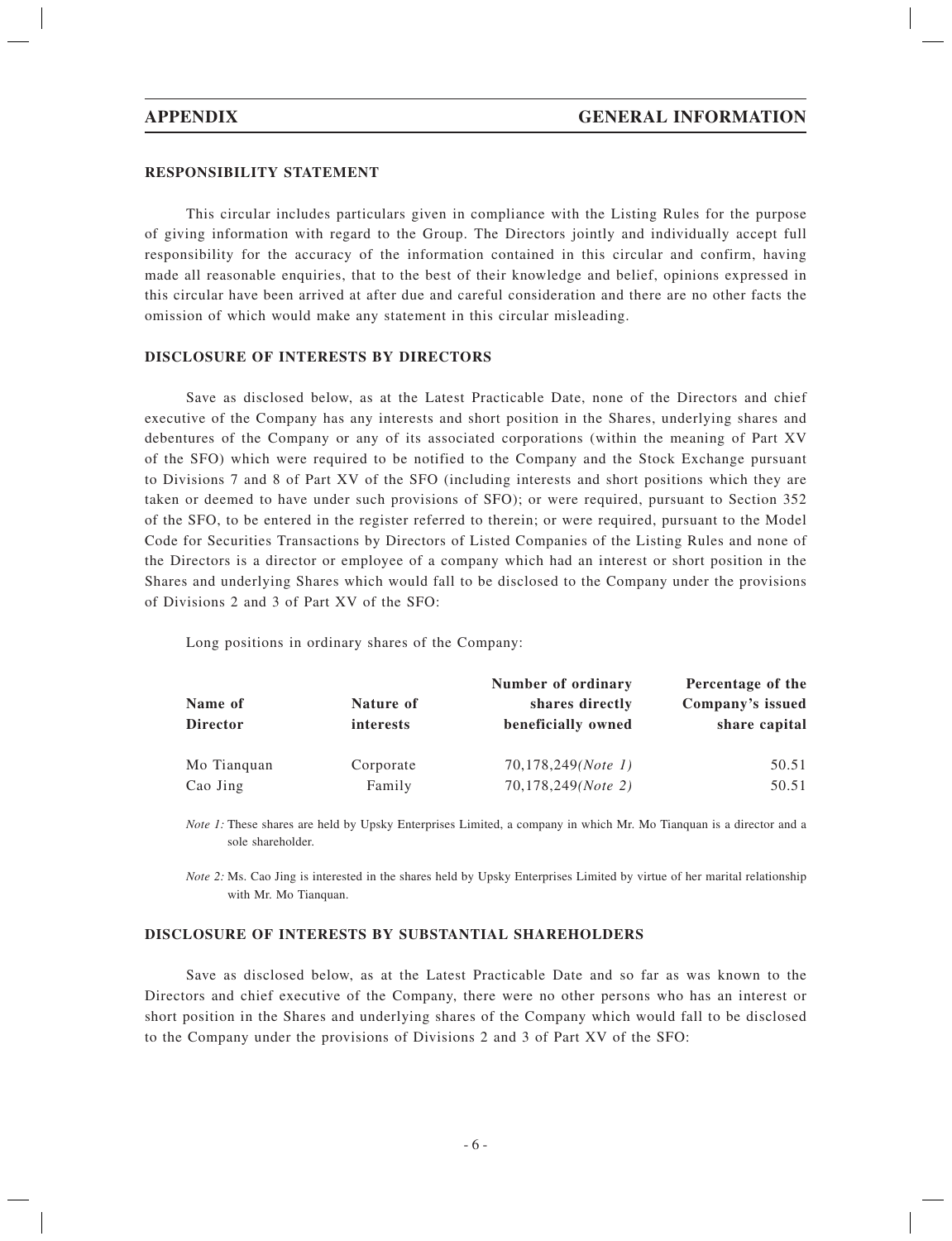| Name of<br>shareholder              | Capacity and nature<br>of interests | Number of<br><b>Shares</b><br>owned | Percentage of<br>the Company's<br>issued<br>share capital |
|-------------------------------------|-------------------------------------|-------------------------------------|-----------------------------------------------------------|
| Upsky Enterprises                   | Directly beneficially               | 70.178.249                          | 50.51                                                     |
| Limited                             | owned                               |                                     | (Note 1)                                                  |
| Mo Tianquan                         | Attributable interest of            | 70,178,249                          | 50.51                                                     |
|                                     | controlled corporation              |                                     | (Note 1 and 2)                                            |
| Digital Link Investments<br>Limited | Directly beneficially<br>owned      | 11,500,000                          | 8.28                                                      |
| <b>IDG</b> Technology Venture       | Directly beneficial                 | 11,500,000                          | 8.28                                                      |
| Investment III, L.P.                | owned                               |                                     |                                                           |

*Notes:*

(1) All interests stated above represent long positions.

(2) The entire issued share capital of Upsky Enterprises Limited is legally and beneficially owned by Mr. Mo Tianquan who is therefore deemed to have an interest in the Shares in which Upsky Enterprises Limited is interested. Accordingly, the interest held by each of Upsky Enterprises Limited and Mr. Mo Tianquan refers to the same parcel of shares.

Save as disclosed above, as at the Latest Practicable Date, no person, other than a director or chief executive of the Company, whose interests are set out in the section "Disclosure of interests by Directors" above, had registered an interest or short position in the shares or underlying shares of the Company that was required to be recorded pursuant to Section 336 of the SFO or who has, directly or indirectly, interests in 10% or more of the nominal value of any class of share capital carrying rights to vote in all circumstances in general meetings of any other member of the Group.

#### **DIRECTOR'S SERVICE CONTRACTS**

As at the Latest Practicable Date, none of the Directors had entered or proposed to enter into any service agreements with any member of the Group, excluding contracts expiring or determinable by the Group within one year without payment of compensation (other than statutory compensation).

### **LITIGATION**

As at the Latest Practicable Date, neither the Company nor any of its subsidiaries was engaged in any litigation or arbitration of material importance and no litigation or claim of material importance was known to the Directors to be pending or threatened against the Company or any of its subsidiaries.